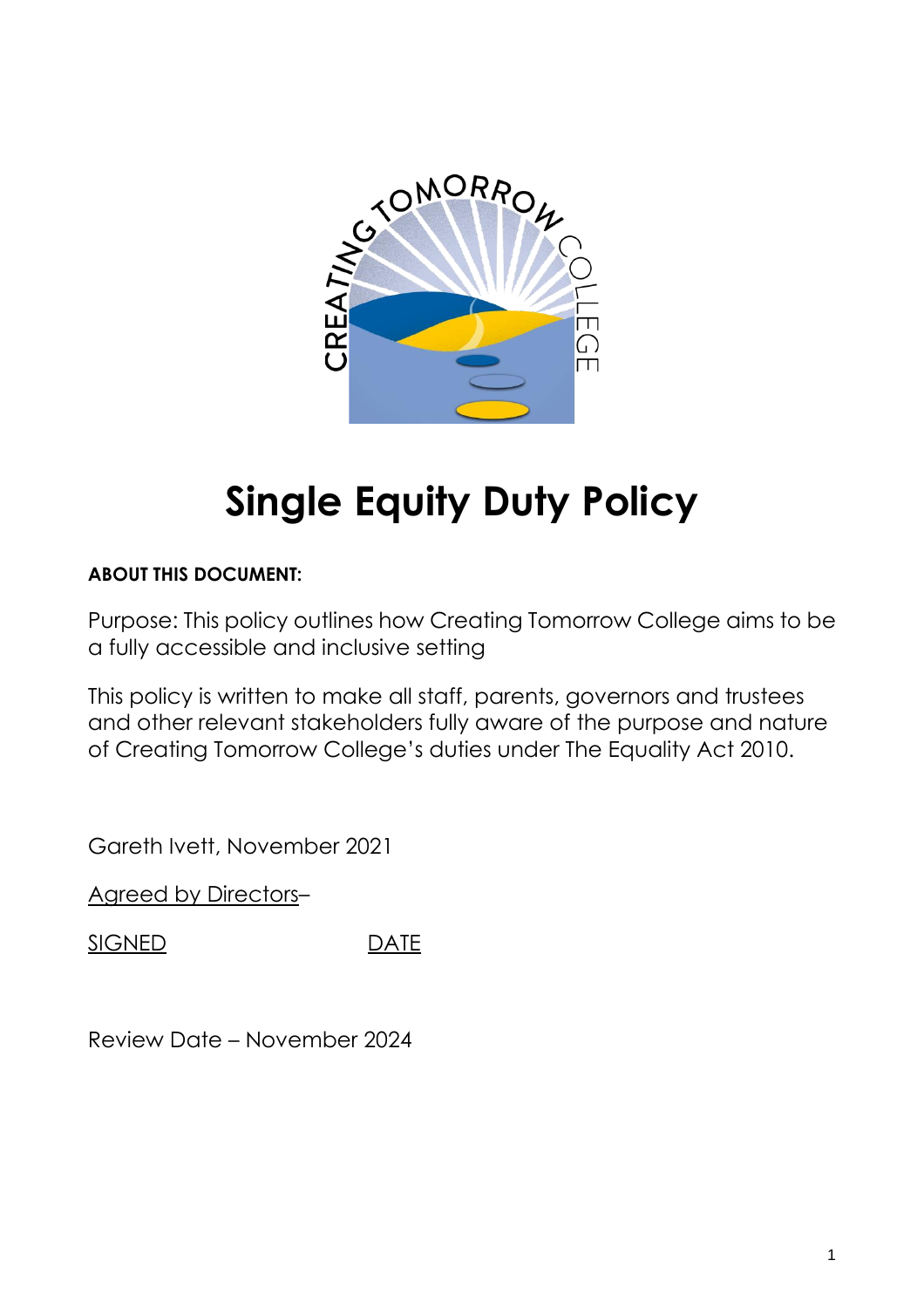## **Wellbeing in our Trust**

We are all affected by poor physical and mental health at times during our lives and it is important the appropriate support is available in a timely manner.

Health and wellbeing is everyone's responsibility and we encourage an open and honest culture whereby anyone can discuss any issues they may have.

The Trustees of Creating Tomorrow take the health and wellbeing of all employees seriously and are committed to supporting our staff. The Trustees ensure that support for staff is available through:

- Effective line management
- Commitment to reducing workload
- Supportive and professional working environments
- Employee support programs
	- o CIC (confidential counselling support available through Perkbox account).
	- o The Teacher Support Line telephone number 08000 562561 or website [www.teachersupport.info](http://www.teachersupport.info/)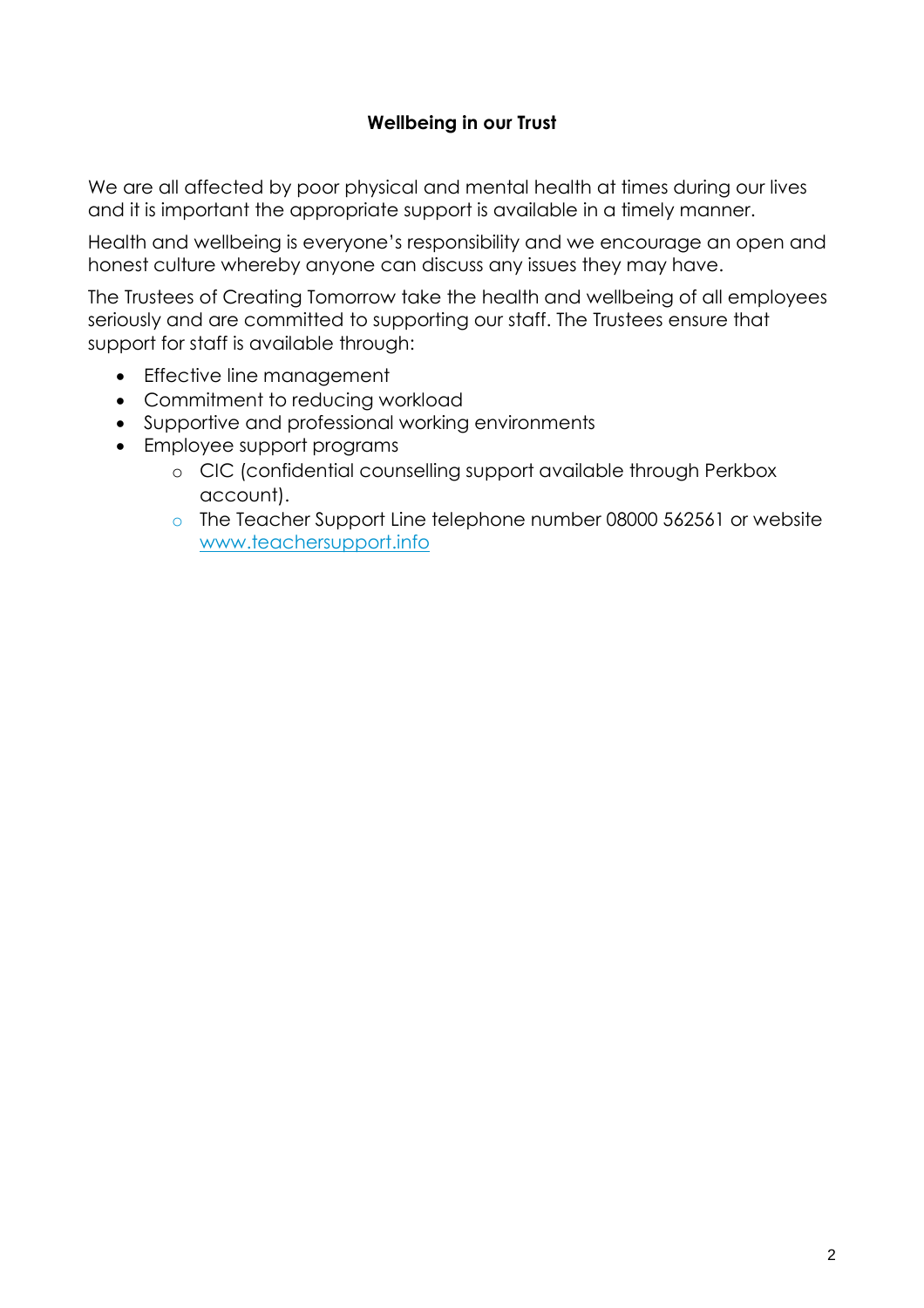# **AIMS**

At Creating Tomorrow College we are an inclusive setting to support young people with learning difficulties. To ensure that we are able to continue to offer a broad and relevant curriculum for all our children, regardless of their background, culture or ability, we need to ensure all barriers to participation in the curriculum, access to the physical environment and access to information are removed.

Each student is valued for who they are and what they bring to the college. We appreciate and celebrate the richness of diversity within the college community as well as the wider community. Through the work we do across the college on developing values, we actively promote the importance of respect, resilience, community and tolerance. Through this approach, students develop independence, confidence and integrity which prepares them for their future lives.

At Creating Tomorrow College we are a fully inclusive setting and through our vision and values is a clear commitment to equality of opportunity for all.

# **Our Vision**

At Creating Tomorrow College

## **Our students will be the preferred candidates for their chosen job role**

**and**

#### **Employers will actively seek us out to meet their workforce needs**

This policy aims to promote and embed Creating Tomorrow College's Core Values:

| <b>Determination</b> | Aspiration | <b>Resilience</b> | <b>Empathy</b> |
|----------------------|------------|-------------------|----------------|
|                      |            |                   |                |

The plan will be made available online on the college website, and paper copies are available upon request.

Our college is also committed to ensuring staff are trained in equality issues with reference to the Equality Act 2010, including understanding disability issues.

The college supports any available partnerships to develop and implement the plan.

Creating Tomorrow academies trust, are committed to equality, and as such are a Disability Confident Employer.

Our Trust's complaints procedure covers the accessibility plan. If you have any concerns relating to accessibility in college, this procedure sets out the process for raising these concerns.

This Single Equality Policy aims to:

Work towards equality in all areas of our college life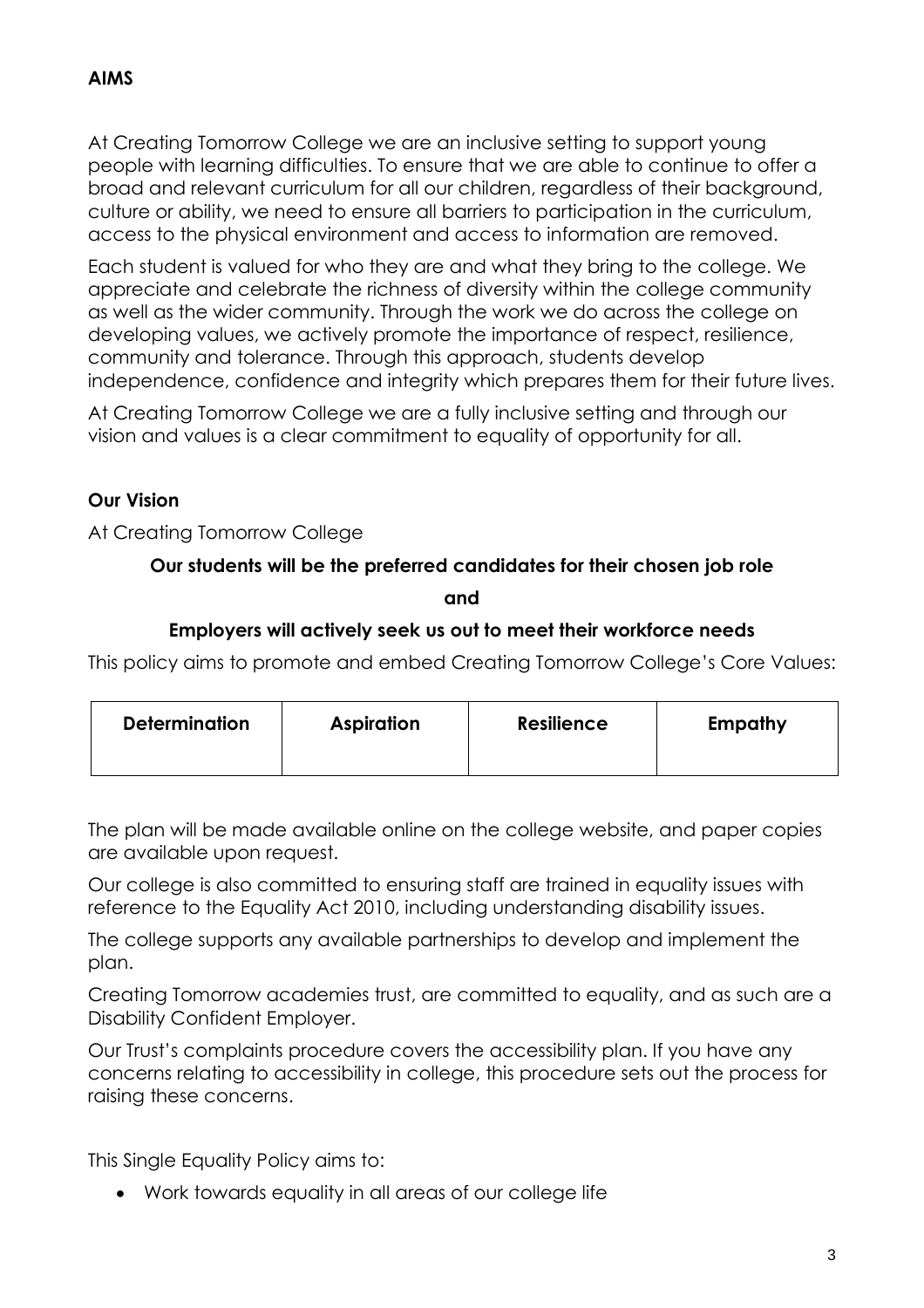- Provide a broad curriculum that is free of restricted expectations, prejudice or discrimination and which recognises, celebrates and values all cultures in the community; ensuring all students have access to an appropriate curriculum with accreditations / examinations to support them towards their aspirations and goals.
- Encourage young people to recognise their own value and the value of others.
- Help young people develop an understanding of the notion of inequality and develop skills to be able to combat it.
- To address and move obstacles that prevents students and adults from gaining access to appropriate learning opportunities and benefiting from them.
- To recognise the importance of the home environment and try to address barriers that may inhibit the participation of some groups of parents.
- Ensure that our equality objectives complement the Every Child Matters outcomes for children and support their Spiritual Moral Social and Cultural development
- Inform our College Development Plan
- Demonstrate how promoting equality and eliminating discrimination can help raise standards
- Ensure that equality and diversity are part of the college's core business both as a college and as an employer.
- Ensure that our priorities for raising standards support our equality objectives
- Inform the overall evaluation of our effectiveness in our self-evaluation form for future Ofsted inspections
- That the college is conducted in such a way that positively asserts people's rights to equality of consideration and opportunity

# **Definitions**

Equality refers to outcomes, making sure that all benefit equally from our activities. Diversity recognises that we can only achieve equality by taking into account the different needs of communities. Equality is impossible to achieve without recognising diversity.

**Discrimination:** negative treatment that affects a whole group of people or an individual because they belong to a group.

- **Direct discrimination** occurs when a person treats another person differently than they treat or would treat another person because of a 'protected characteristic'.
- **Indirect discrimination** can occur when a college applies what is felt to be a general policy or practice which puts students sharing a protected characteristic at a particular disadvantage.
- **Associative discrimination** can occur when a person is treated differently because of their association with an individual who has a protected characteristic
- **Perceptive discrimination** can occur when someone is thought to have a protective characteristic, i.e. 'looks' or 'sounds'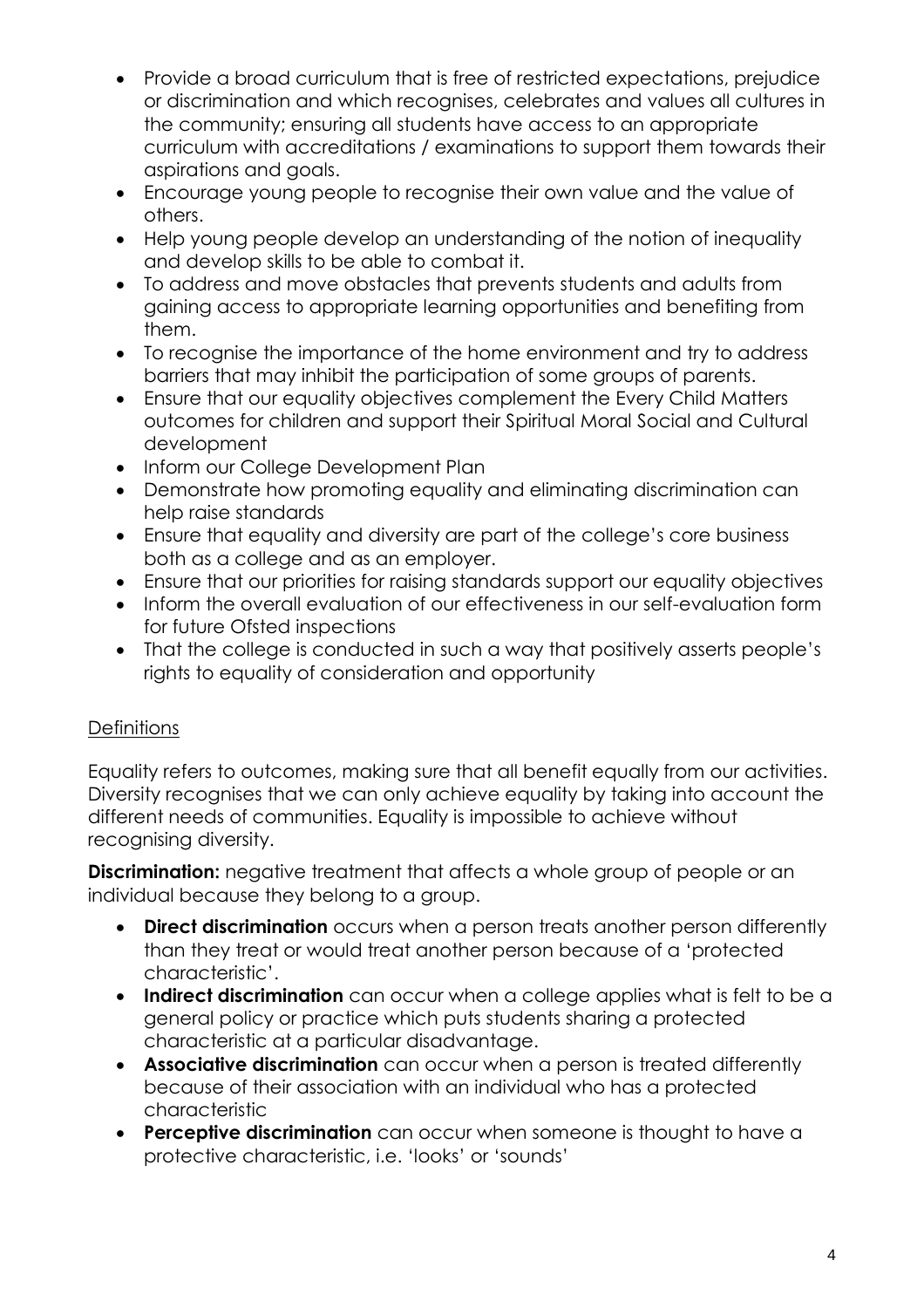- **Harassment** and **Harassment by 3rd party** is when unwanted conduct that violates a person's dignity or creates an intimidating, hostile, degrading humiliating or offensive environment for them
- **Victimisation** is when someone is victimised because they have made or intend to make a complaint or allegation or have given or intend to give evidence in relation to a complaint of discrimination.

# Legal Duties

We welcome our duties under the Equality Act 2010. The general duties are to:

- **Eliminate discrimination**
- Advance equality of opportunity
- Foster good relations

We understand the principle of the Act and the work needed to ensure that those with protected characteristics are not discriminated against and are given equality of opportunity.

A protected characteristic under the act covers the groups listed below:

- **quareneleral** age (for employees not for service provision),
- **disability**
- **•** ethnicity
- gender
- gender reassignment
- **naternity and pregnancy**
- **religion and belief, and**
- **sexual identity**
- **Marriage and Civil Partnership (for employees)**

In order to meet our general duties, listed above, the law requires us to do some specific duties to demonstrate how we meet the general duties. These are to:

 Publish equality information – to demonstrate compliance with the general duty across its functions

(We will not publish any information that can specifically identify any individual child or adult)

• Prepare and publish equality objectives

To do this we will collect data related to the protected characteristics above and analyse this data to determine our focus for our equality objectives. The data will be assessed across our core provisions as colleges. This will include the following functions:

- **Attendance**
- Progression
- **Exclusions**
- **Prejudice related incidents**
- **Analysis of behavioural intervention**
- **Targets as part of Individual Education Plans**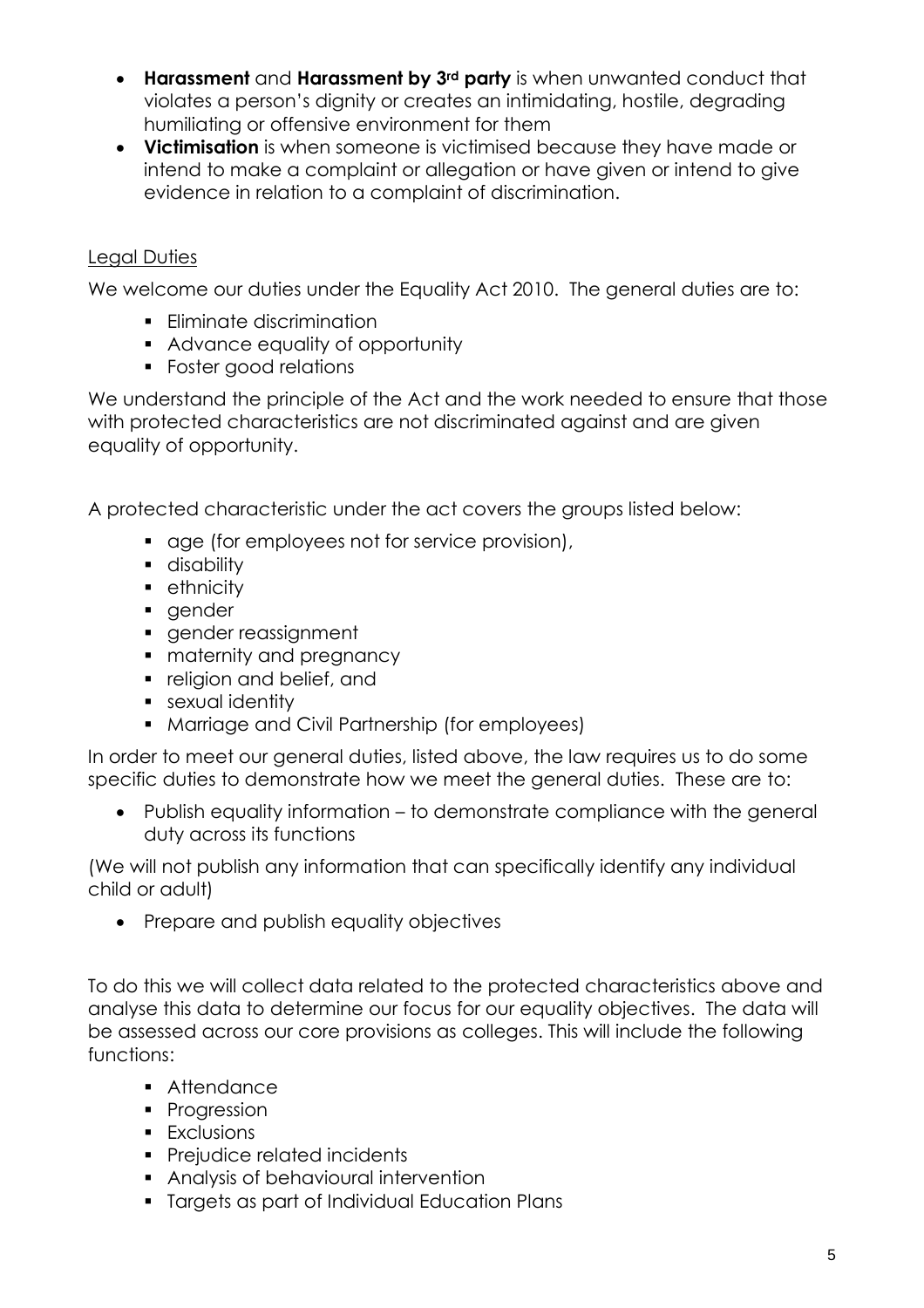Access to opportunities in the wider community

Our objectives will detail how we will ensure equality is applied, however where we find evidence that other functions have a significant impact on any particular group we will include work in this area.

We also welcome our duty under the Education and Inspections Act 2006 to promote community cohesion.

We recognise that these duties reflect international human rights standards as expressed in the UN Convention on the Rights of the Child, the UN Convention on the Rights of People with Disabilities, and the Human Rights Act 1998.

## **Core Statements:**

In fulfilling our legal obligations we will be guided by seven core statements:

- 1. All learners are of equal value.
- 2. Creating Tomorrow College recognise, welcome and respect diversity.
- 3. Creating Tomorrow College foster positive attitudes and relationships, and a shared sense of belonging.
- 4. Creating Tomorrow College observe good equalities practice, including staff recruitment, retention and development.
- 5. Creating Tomorrow College aim to reduce and remove existing inequalities and barriers.
- 6. Creating Tomorrow College consult and involve widely
- 7. Creating Tomorrow College strive to ensure that society will benefit.

#### **Addressing Prejudice Related Incidents**

We are opposed to all forms of prejudice and we recognise that children and young people who experience any form of prejudice related discrimination may fare less well in the education system. Creating Tomorrow College will work with students to build awareness of, and provide staff with an awareness of, the impact of prejudice and support students to be able to communicate concerns in order to prevent any incidents. If incidents still occur we address them immediately and report them to the Local Authority using their guidance material. The Local Authority may provide some support.

#### **Responsibility**

We believe that promoting Equality is the responsibility of everyone in the college community:

## Directors will:

Involve and engage the whole college community in identifying and understanding equality barriers and in the setting of objectives to address these.

The Directors will also agree the Equality Statement and objectives.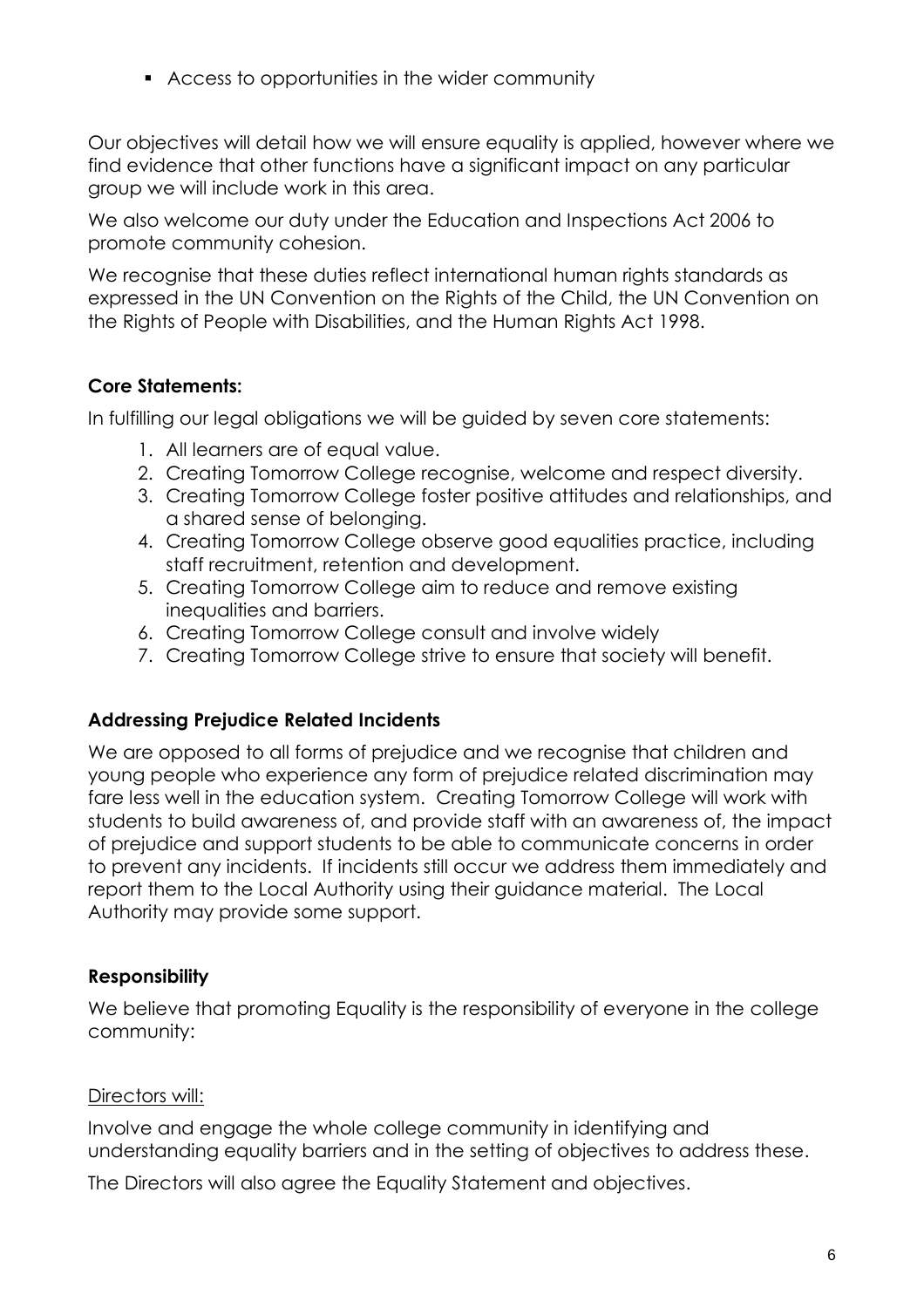### The College Strategic Lead will:

Promote key messages to staff, parents and students about equality and what is expected of them and can be expected from the college in carrying out its day to day duties.

Ensure that the whole college community receives adequate training to meet the need of delivering equality, including student awareness.

Ensure that all staff are aware of their responsibility to record and report prejudice related incidents and to promote equality of opportunity.

#### The Leadership & Management Teams will:

Support the College Strategic Lead as above.

Ensure fair treatment and access to services and opportunities. Ensure that all staff are aware of their responsibility to record and report prejudice related incidents. Ensure that each term a number of assembly themes reflect equal opportunity dimensions. Visit classrooms to observe how equal opportunities are supported in the classroom.

#### Subject Leads and Teachers will:

Support the colleges' aims for equality through ensuring that the subject policy reflects the colleges' aims, schemes of work promote and support equality of opportunity, and resources available reflect an appropriate balance across the 'protected characteristics'.

## Teachers will:

Support in delivering the right outcomes for students. Uphold the commitment made to students and parents/carers on how they can be expected to be treated.

Design and deliver an inclusive curriculum. Ensure that they are aware of their responsibility to record and report prejudice related incidents.

Provide a communication friendly environment to ensure maximum opportunity for engagement

## Administrative staff will:

Support the college and the directors in delivering a fair and equitable service to all stakeholders. Through embedded practice uphold the commitment made by the headteacher on how students and parents/carers can be expected to be treated. Support colleagues within the college community.

Ensure that they are aware of their responsibility to record and report prejudice related incidents.

The Whole College will: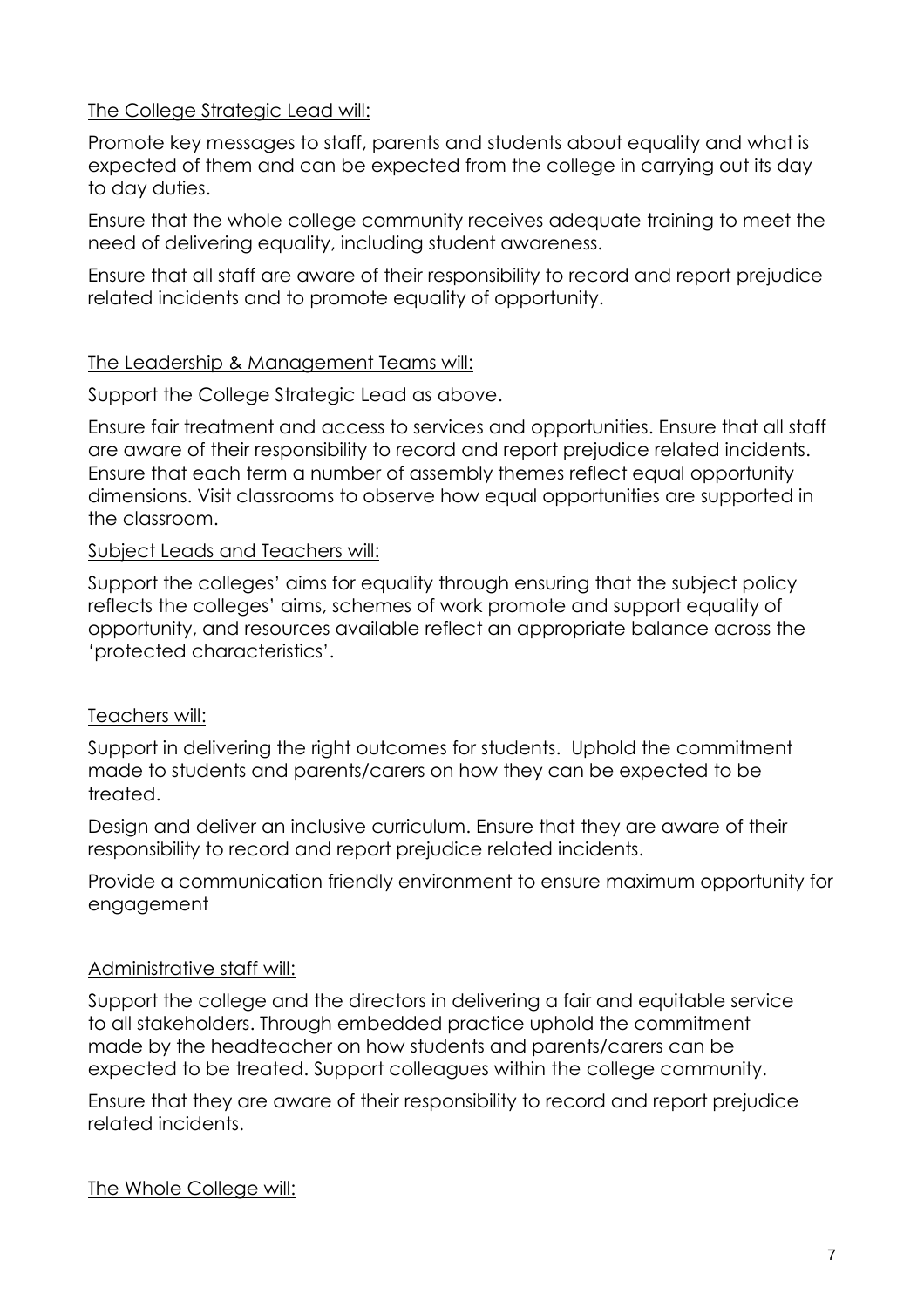Consider at all times that language and methods of communication used through the college does not preclude/over emphasise the role of a particular group.

Check that our references to adult home carers are appropriate to individual students.

Ensure that actions taken within the college development plan are supportive of equal opportunities

If acting in a reception capacity, be expected to meet all visitors and phone enquiries in a polite and helpful manner.

Provide regular newsletters, introduction to new teachers, home college booklets and various other publications to provide the greatest degree of information to parents.

Seek to ensure that by their behaviour and attitudes, they are supportive of equal opportunities.

## Students will:

Support the college to achieve the commitment made to tackling inequality.

Uphold the commitment made by the headteacher on how students and parents/carers, staff and the wider college community can be expected to be treated.

## Families will:

Take an active part in identifying barriers for the college community and in informing the college leadership and the directors of actions that can be taken to eradicate these. Take an active role in supporting and challenging the college to achieve the commitment given to the college community in tackling.

## Local Community:

Take an active part in identifying barriers for the college community and in informing the college leadership and directors of actions that can be taken to eradicate these. Take an active role in supporting and challenging the college to achieve the commitment made to the college community in tackling inequality and achieving equality of opportunity for all.

We will ensure that the whole college community is aware of the Equality & Diversity Statement and our published equality information and objectives by publishing them via an Equality Newsletter and on the college website.

# **Breaches**

Breaches to this statement will be dealt with in the same ways that breaches of other college policies are dealt with, as determined by the Chief Executive Officer or College Strategic Lead and directors.